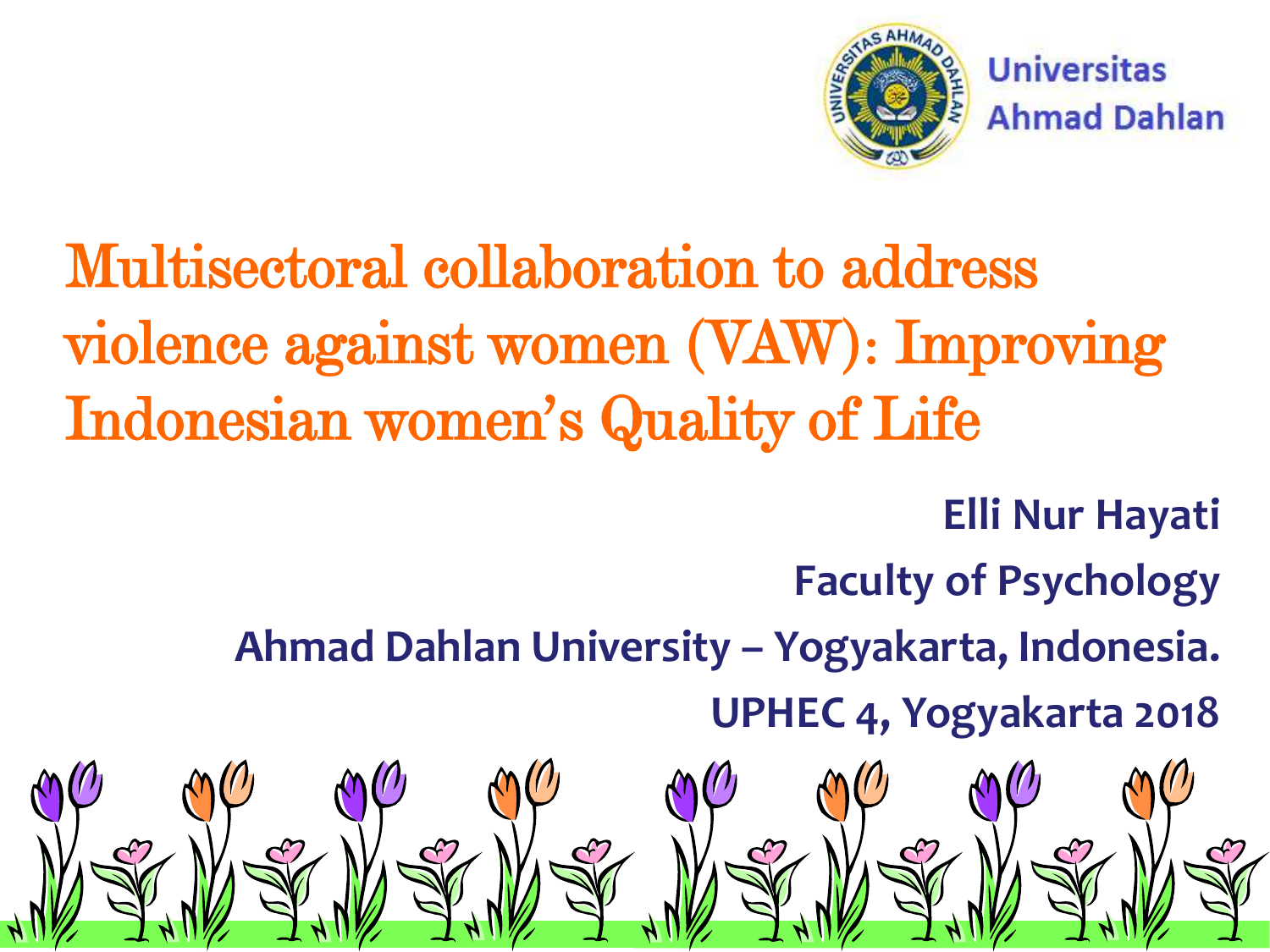





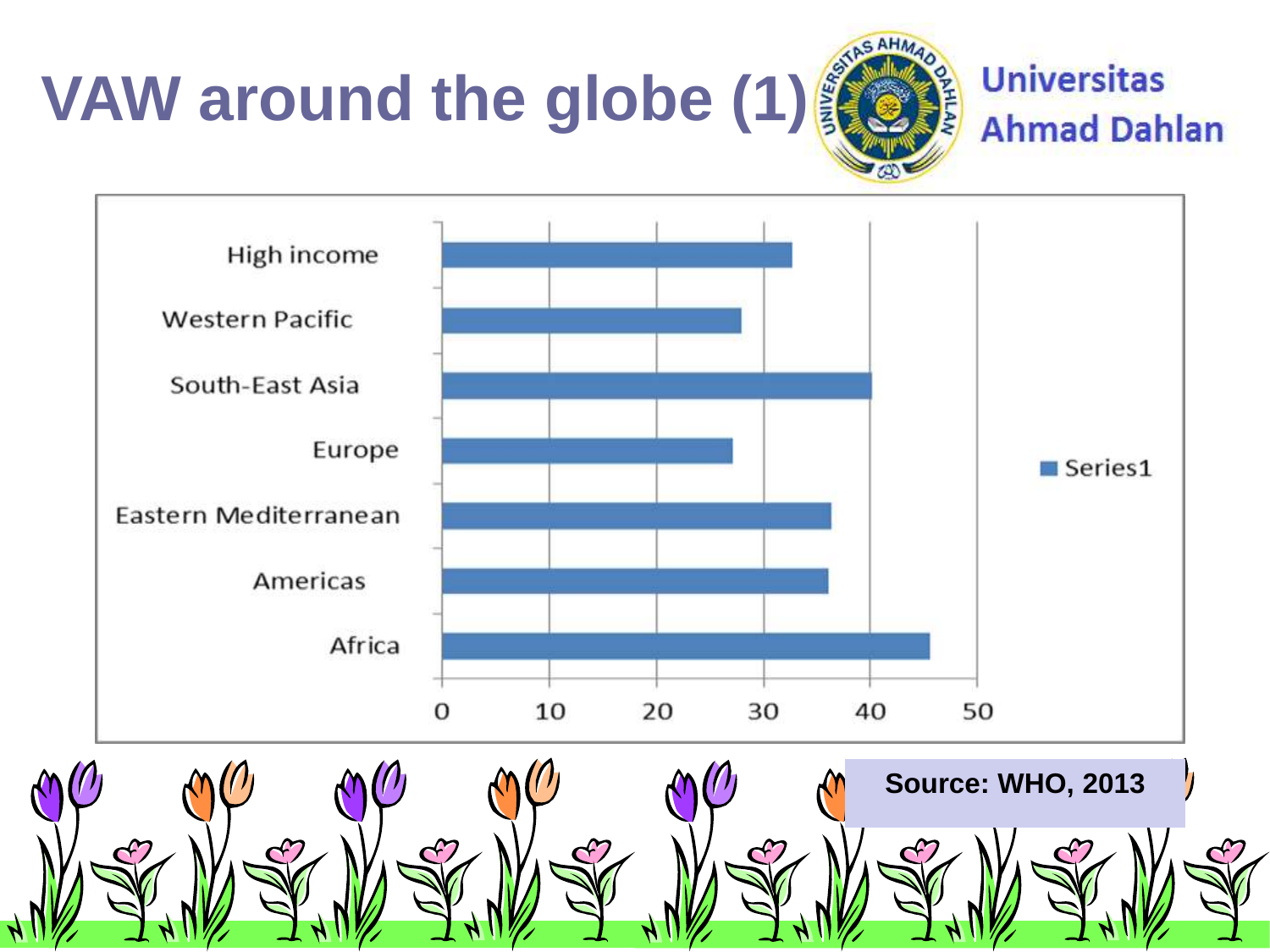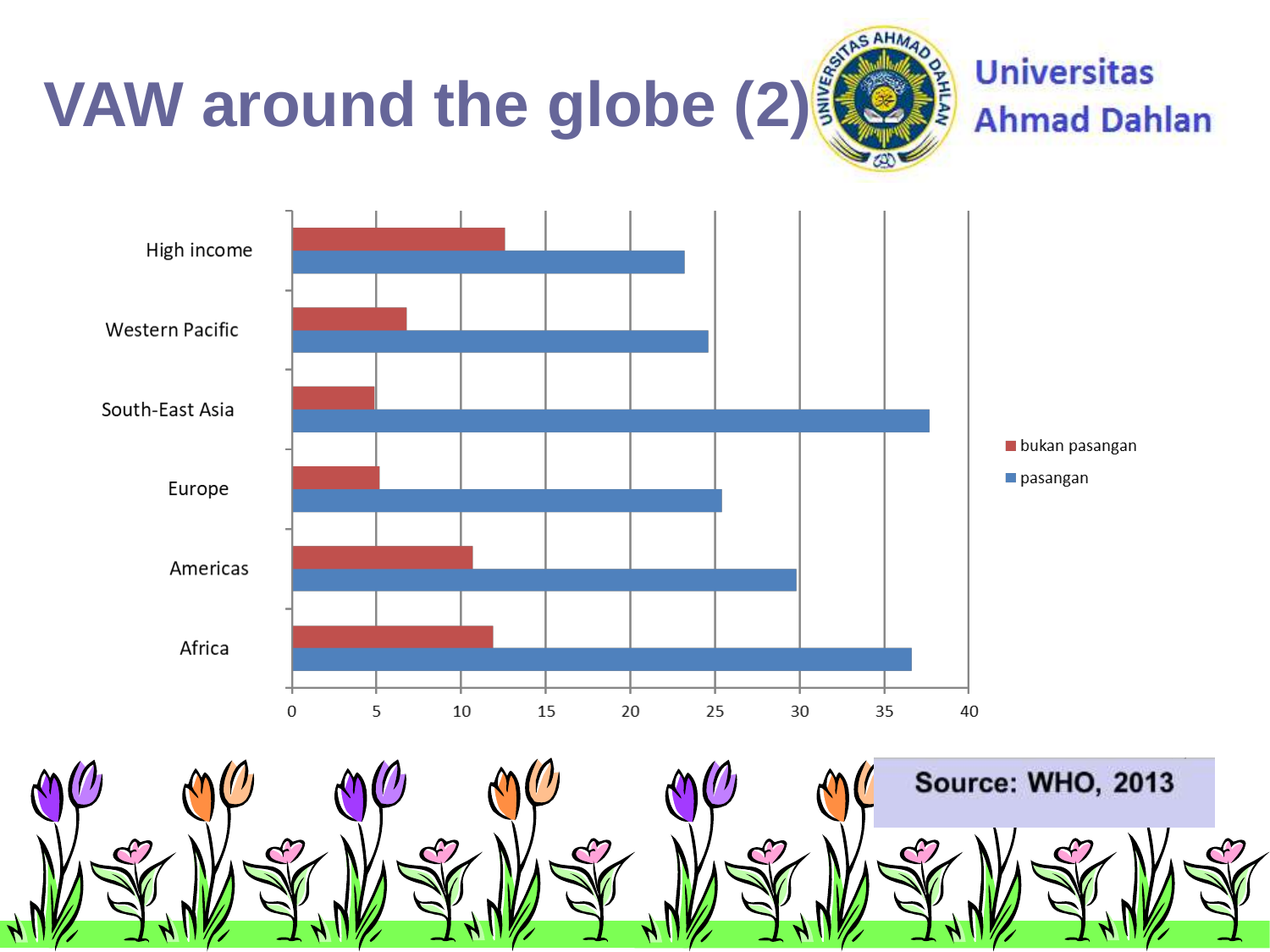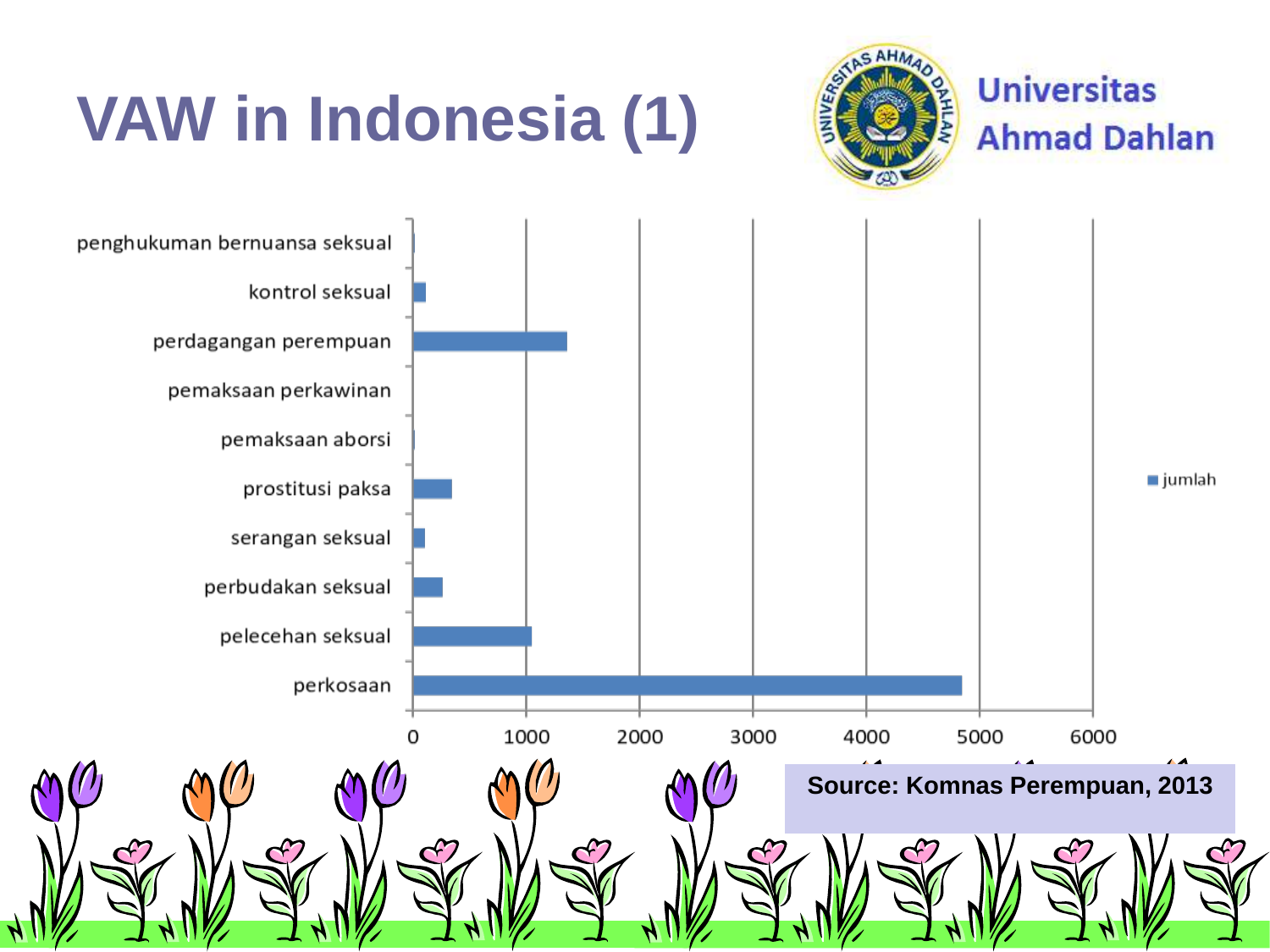## **VAW in Indonesia (2)**



**Universitas** 

**Ahmad Dahlan** 

- National survey in 2017 by BPS and MOWECP  $\rightarrow$ lifetime prevalence of physical and sexual violence from their partner/non-partner among women is **36 percent (+/- 1 out of 3).**
- Survey in three Provinces in 2012 by Rifka Annisa and UN Women  $\rightarrow$  lifetime prevalence of perpetrating rape to femal partner or non partenr among men is **31.4 percent (1 out of 3)**.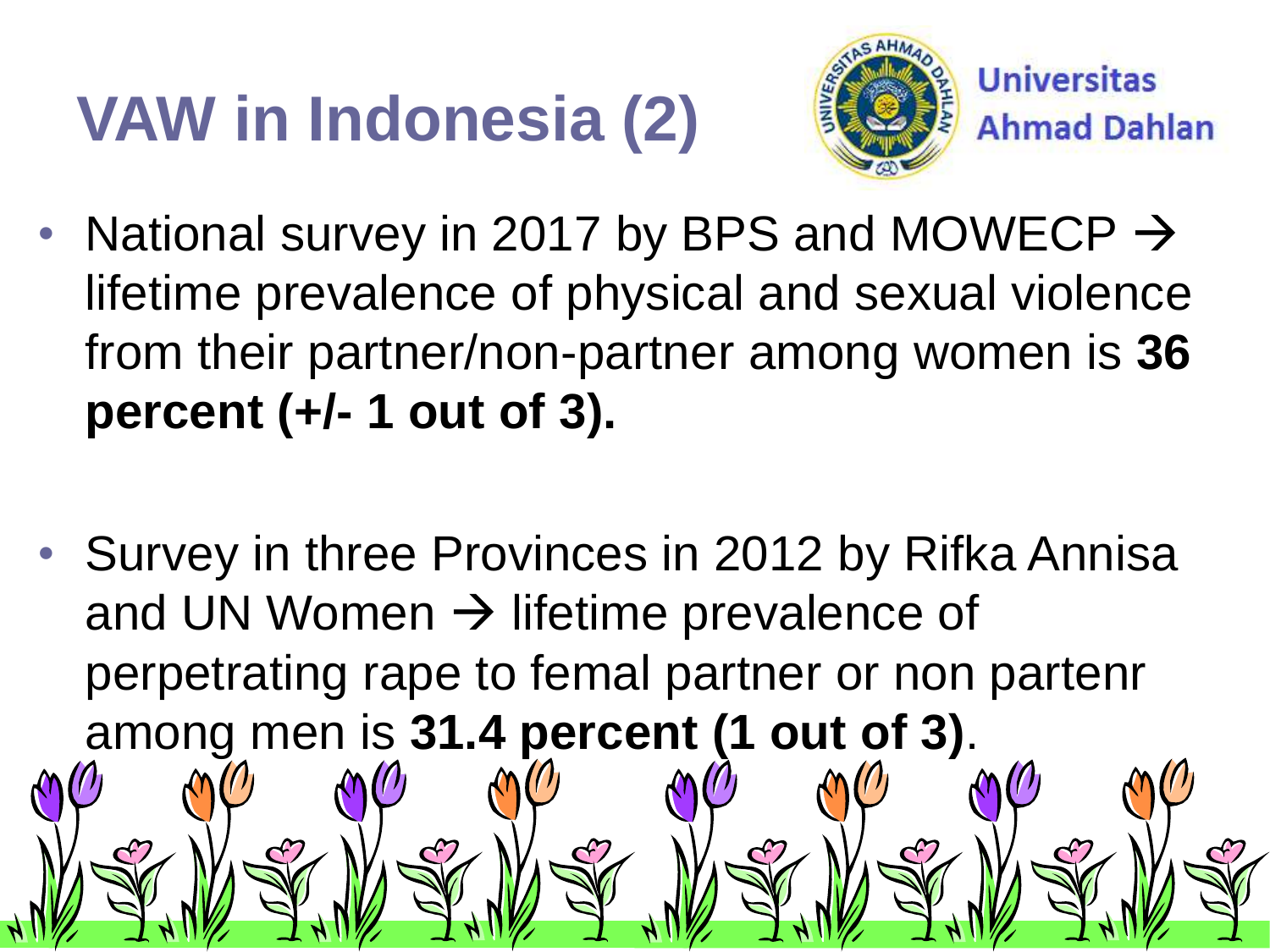#### **Impact of VAW (1)**



#### The Cycle of Violence and Abuse across the Life-course

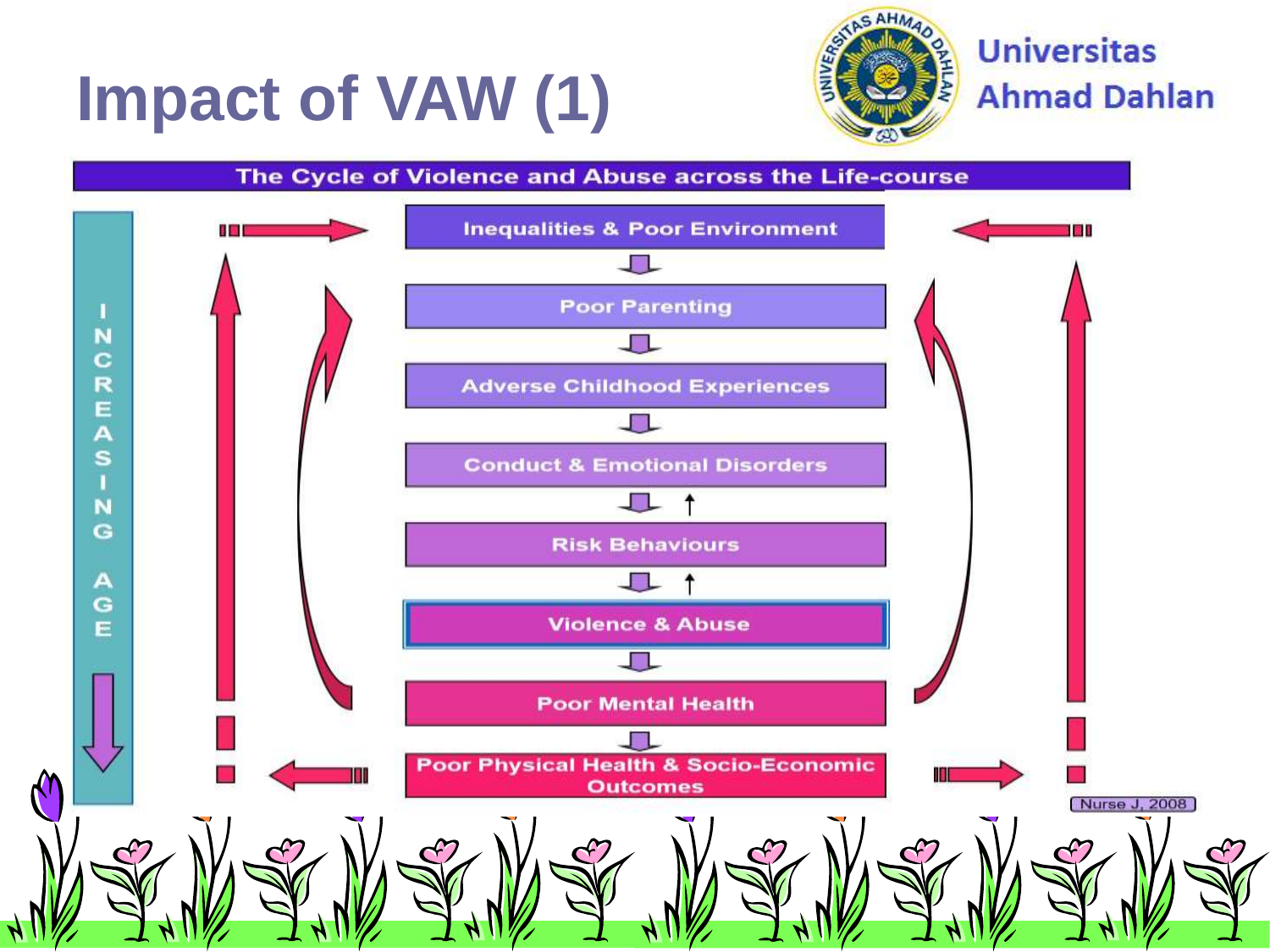## **Impact of VAW (2)**



- Violence against women (VAW) **weakens the efforts** to achieve Millennium Development Goals (MDGs) in Indonesia in 2015.
- Women and girls are half of the human capital available to reduce poverty and achieve development. But, women and girls are in subordinate position  $\rightarrow$  high risk for being abused!
- To further achieve the UN SDGs 2030, VAW must be seriously addressed by the GOI.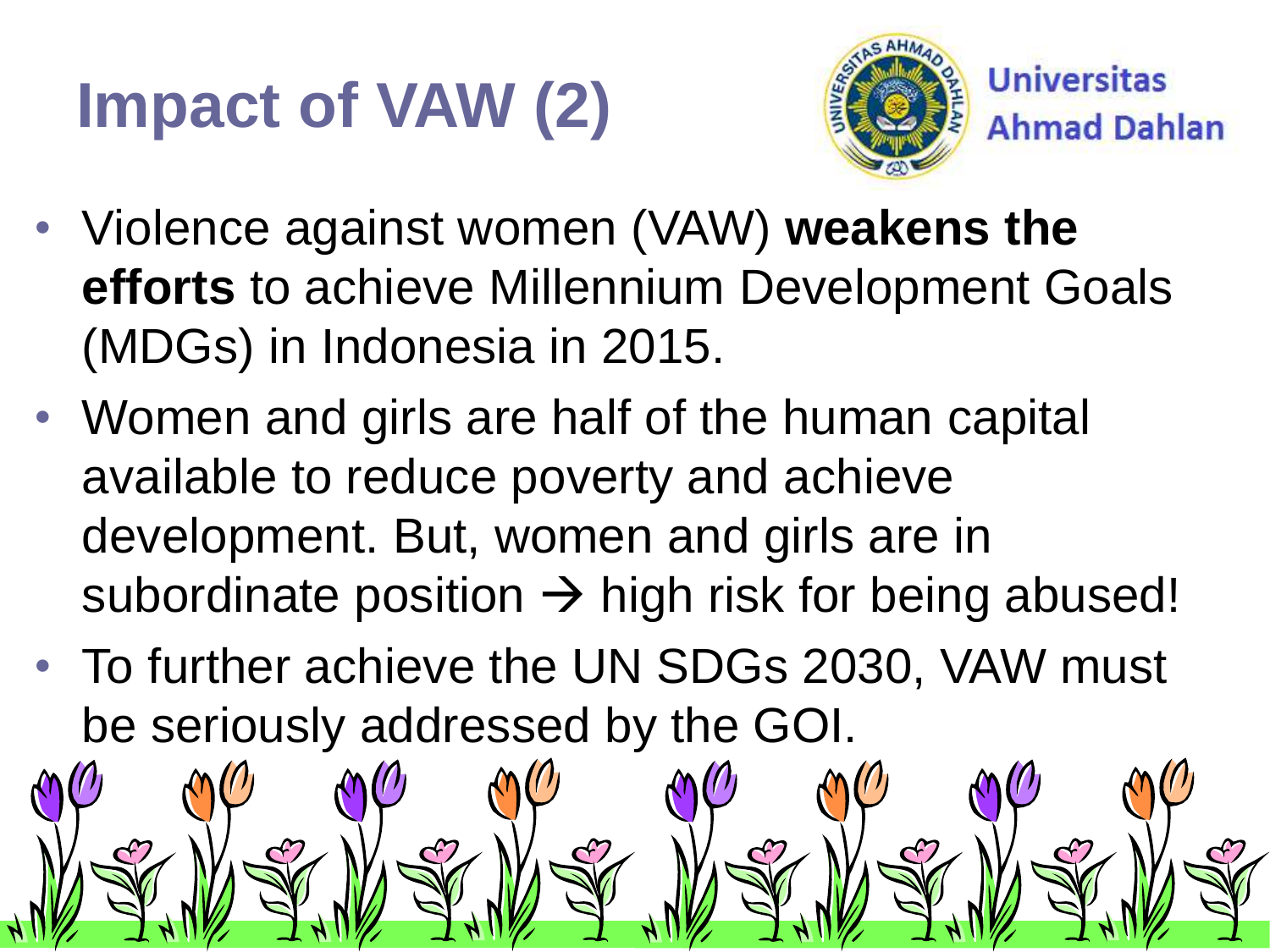# **VAW in Indonesia (3)**



**Universitas Ahmad Dahlan** 

• Gender-based violence against women & girls challenges human rights, social stability and security, public health, women's educational and employment opportunities, well-being and quality of life, development prospects of children and communities  $\rightarrow$  all are fundamental to achieving the MDGs (Further SDGs)

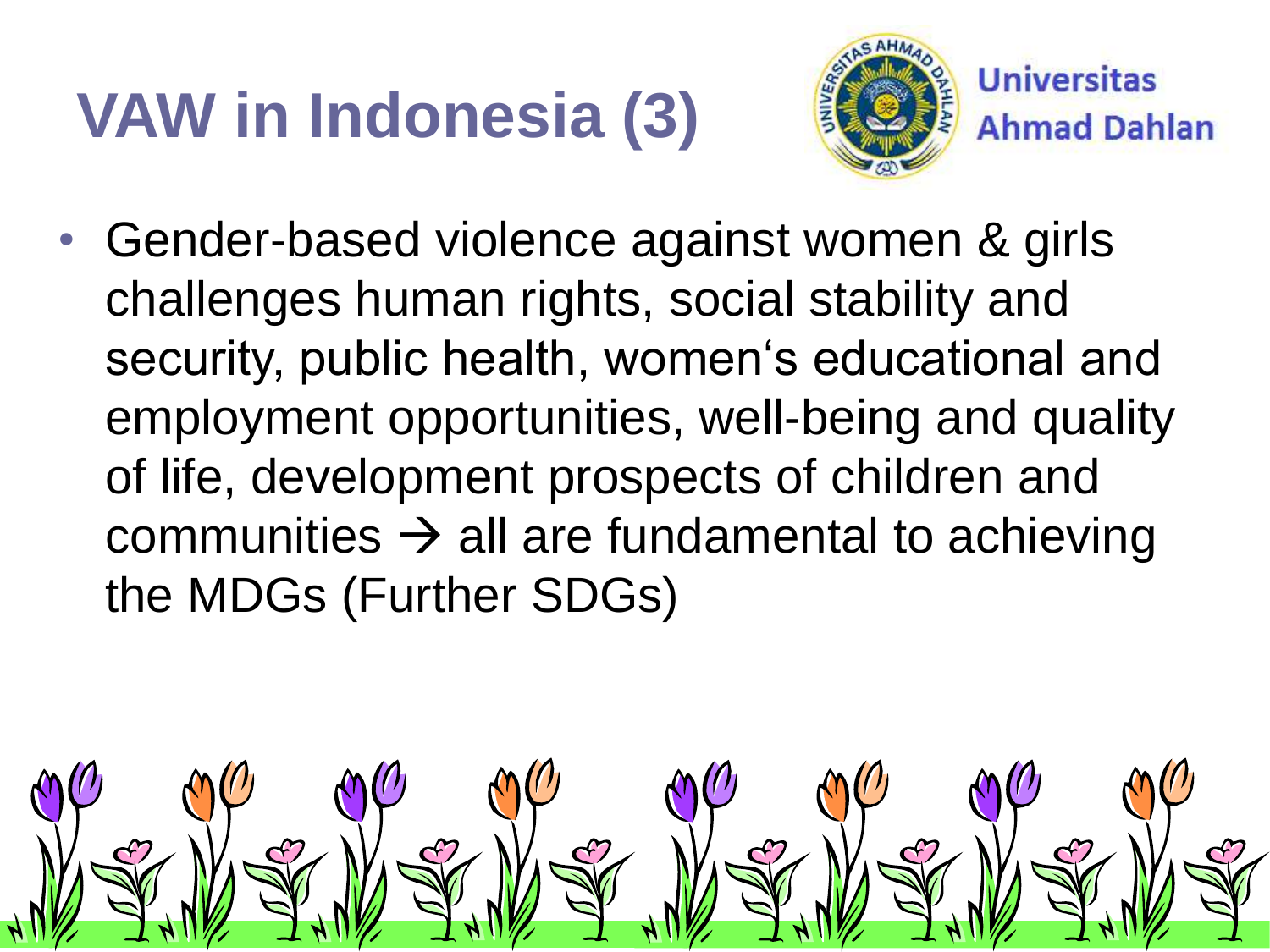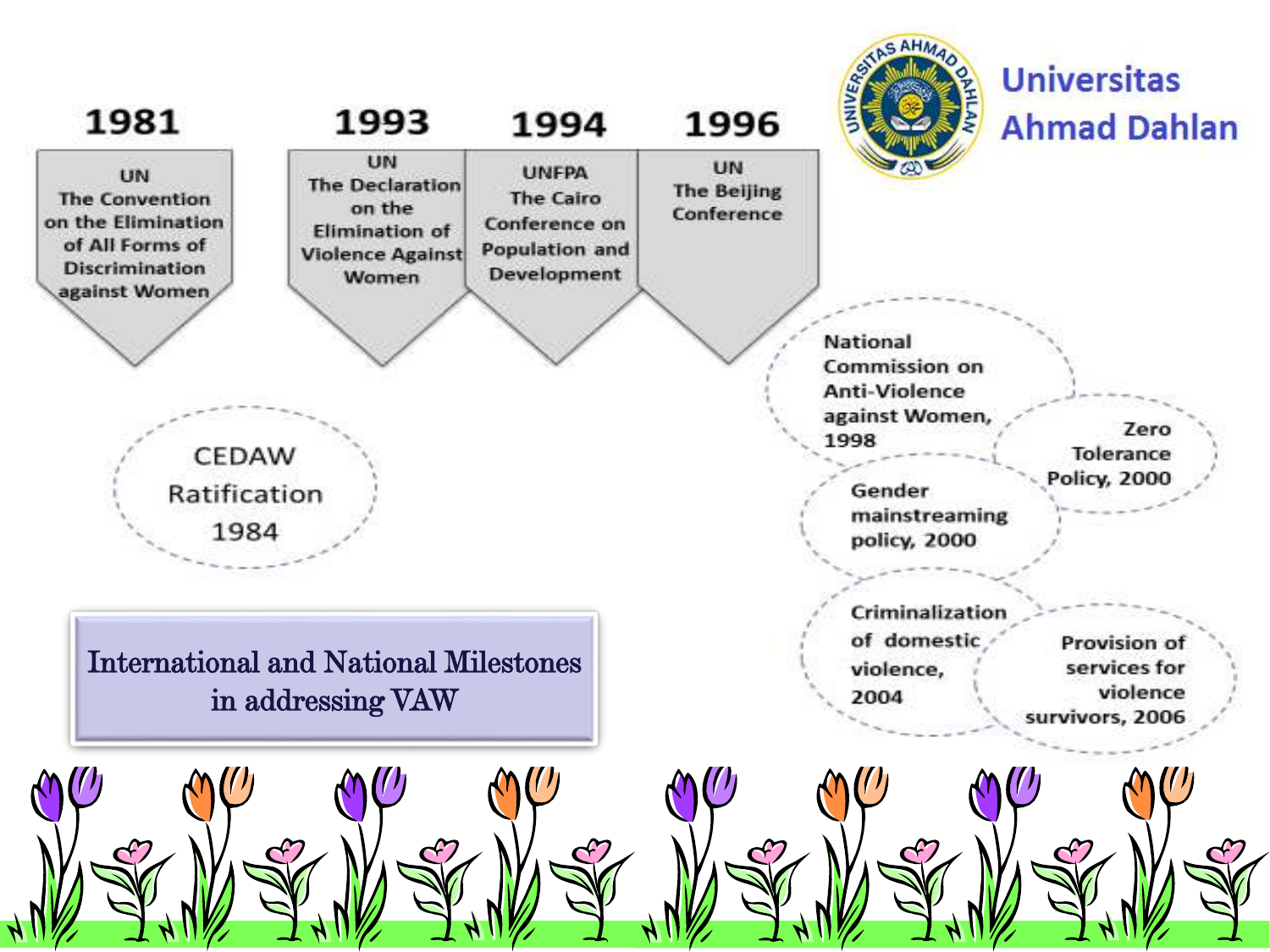![](_page_9_Figure_0.jpeg)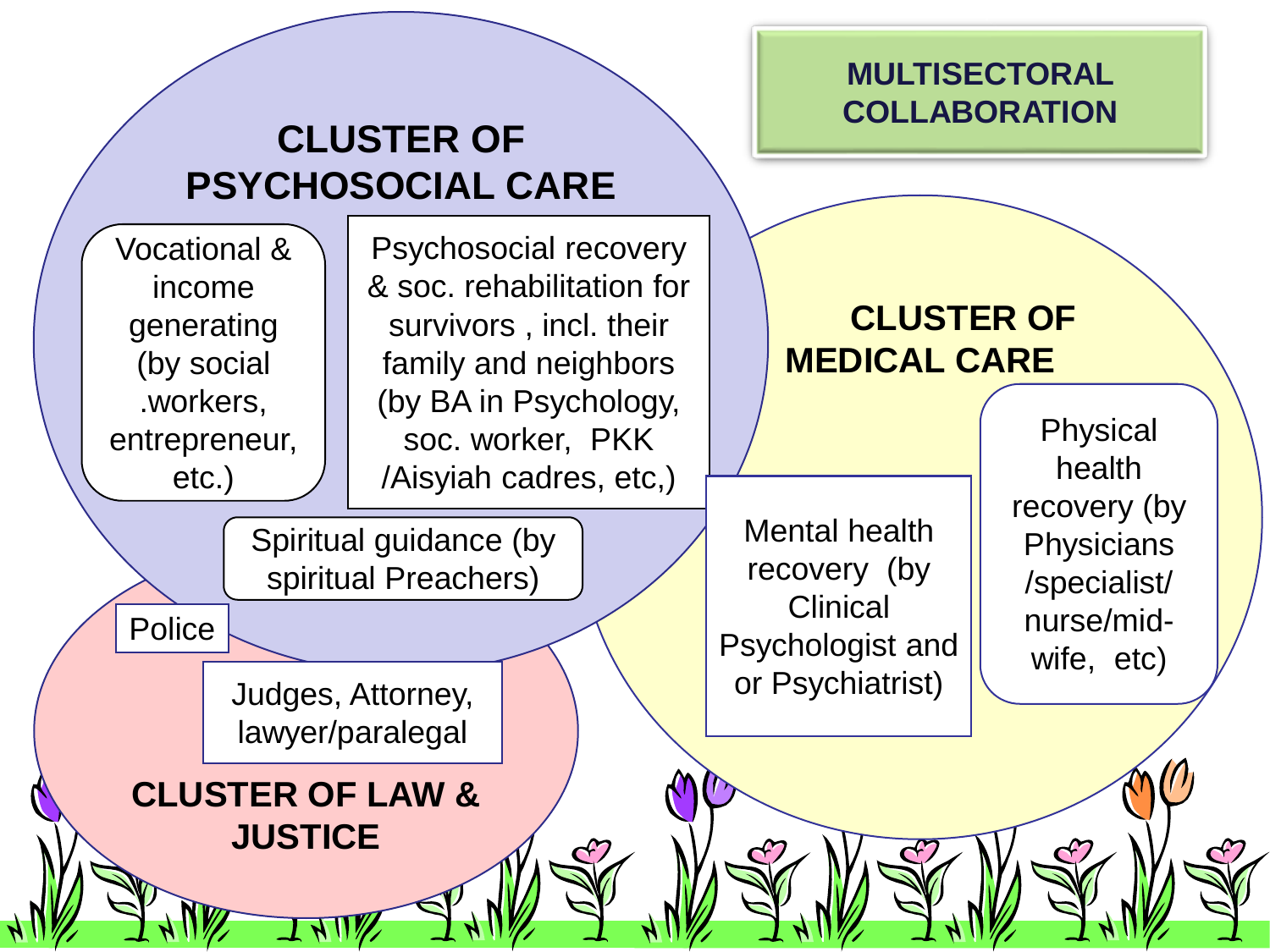#### **MULTISECTORAL COLLABORATION (1)**

![](_page_10_Picture_1.jpeg)

- Integrated psychosocial service (psychological, spiritual, social & vocational)
- Community based crisis center (incluing Women's Crisis Center run by women activists in the grass root)
- Ministrial & Inter-Agency Coordination Forum

![](_page_10_Picture_6.jpeg)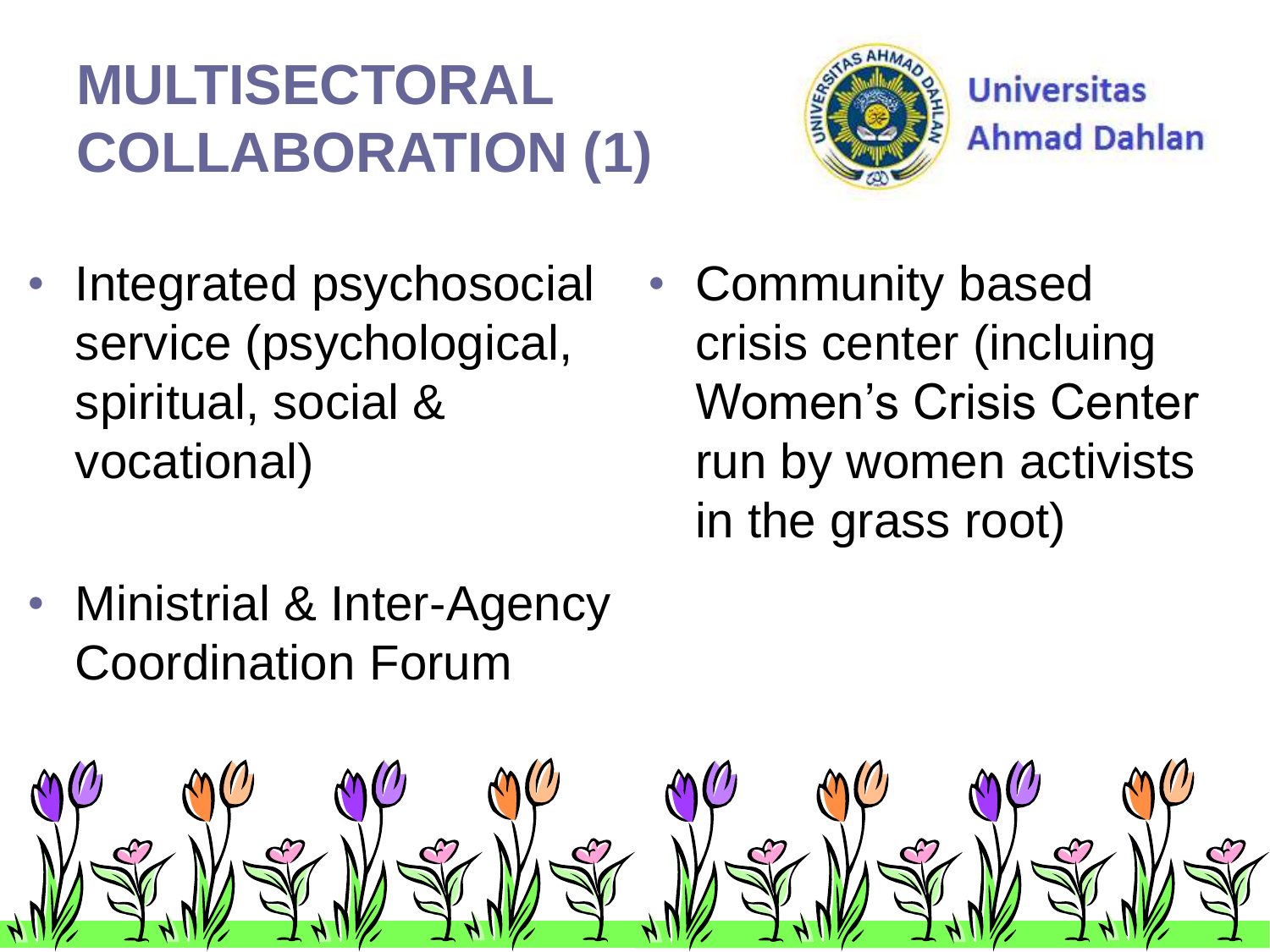#### **MULTISECTORAL COLLABORATION (2)**

- Women desks at the hospitals with standardized operational procedures (SOP) on the treatment for women and children survivors of violence.
- WCC established by GOI/ P2TP2A (161 offices all over Indoensia)

![](_page_11_Picture_3.jpeg)

- Hospital based one stop crisis center (Pusat Krisis Terpadu) (64 hospitals)
- Women desk at Police Stations (305)

![](_page_11_Picture_7.jpeg)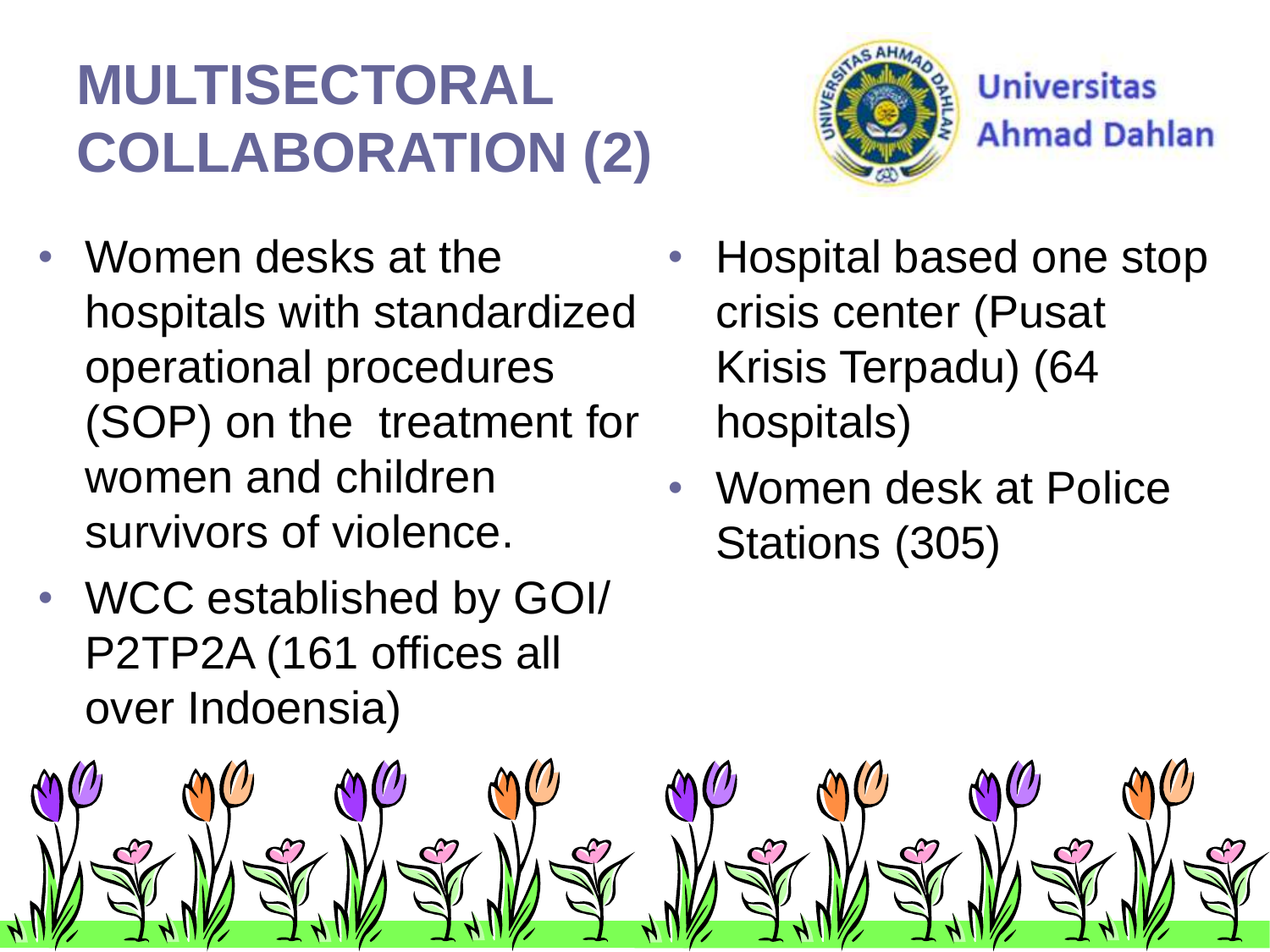# **Multisector collaboration**

![](_page_12_Picture_1.jpeg)

- Multisector collaboration is the answer to address women & children survivors' needs for psychosocial and medical care, as well as their access for justice.
- Addressing women & children survivors' needs mean improving their quality of life.
- Government and community must commit to support the effort or eradicating VAW

![](_page_12_Picture_6.jpeg)